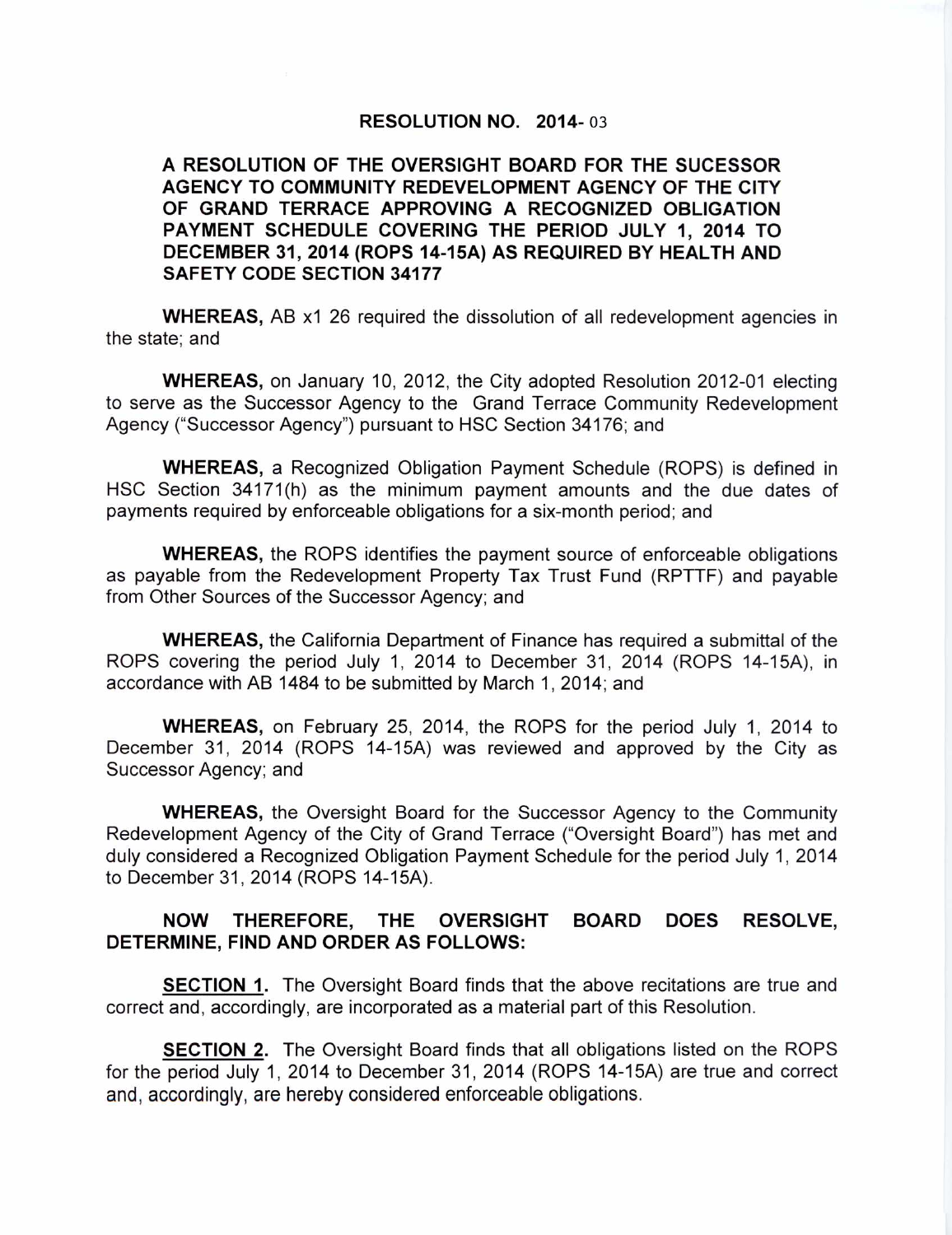**SECTION 3.** Pursuant to HSC Section 34177, the ROPS for the period July 1, 2014 to December 31, 2014, incorporated herein as Attachment A, ("ROPS 14-15A") is hereby approved and adopted in substantially the same form as shown in Attachment A by the Successor Agency.

**SECTION 4.** The Executive Director is hereby authorized to make such nonsubstantive changes and adjustments to ROPS 14-15A, as attached, which may be necessary and appropriate.

**SECTION 5.** The Executive Director is hereby directed to take all necessary and appropriate acts to submit the ROPS 14-15A to the California Department of Finance, State Controller's Office, San Bernardino County Auditor-Controller, and any other agency by the March 1, 2014 submittal deadline. The Executive Director is further authorized to perform all acts necessary and appropriate which may be required by the California Health & Safety Code. This includes, but is not limited to the requirements set forth by the California Department of Finance, the San Bernardino County Auditor-Controller, or any other applicable agency.

**SECTION 6.** The Oversight Board Secretary shall certify to the adoption of this Resolution.

**PASSED APPROVED AND ADOPTED** this 26<sup>th</sup> day of February, 2014 by the following vote:

- AYES: Boardmember Wirz, Forbes, Morga, Ferracone, Saks and Chairman Stanckiewitz
- NOES: None
- ABSENT: None

ABSTAIN: None

Walt Stanckiewitz, Oversight Board Chair

ATTEST:

Sherupood

Charlene Sherwood, Oversight Board Secretary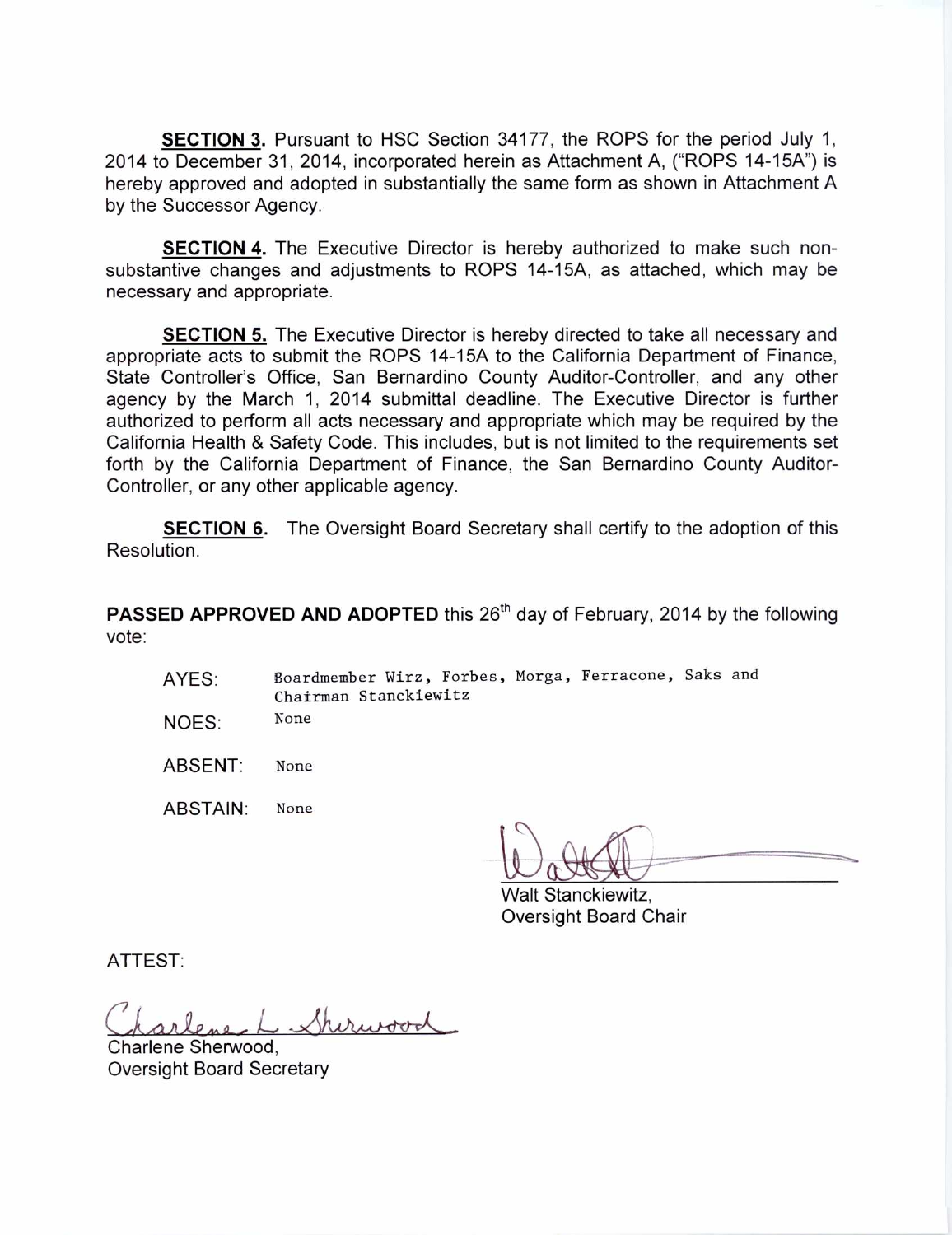**Attachment A** 

# **Recognized Obligation Payment Schedule (ROPS)**

**For the Period July 1, 2014 to December 31, 2014** 

**(ROPS 14-15A)**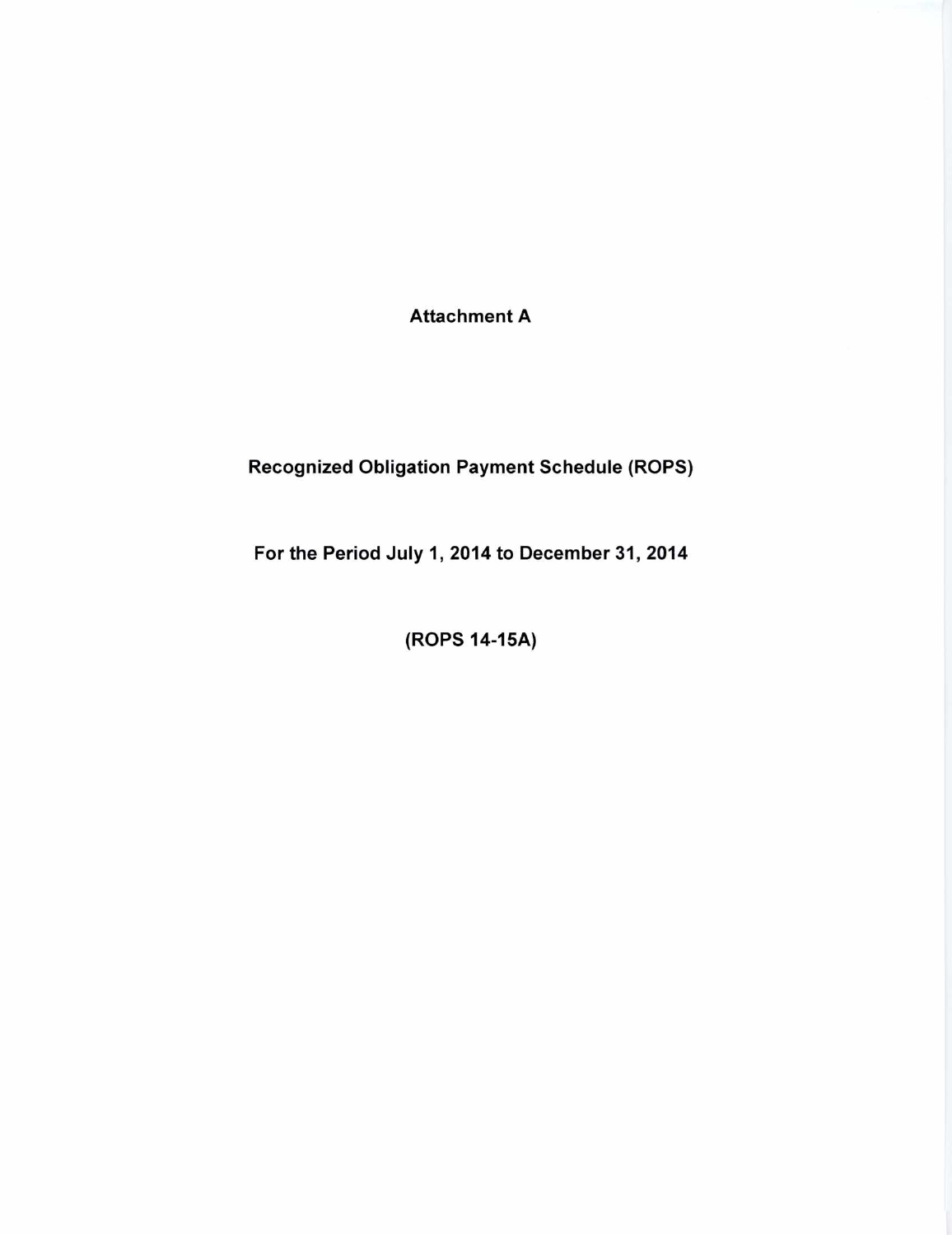### **Recognized Obligation Payment Schedule (ROPS 14-15A) - Summary**

Filed for the July 1, 2014 through December 31, 2014 Period

| Name of Successor Agency: Grand Terrace |                |
|-----------------------------------------|----------------|
| <b>Name of County:</b>                  | San Bernardino |

|                                                                                                                            | <b>Current Period Requested Funding for Outstanding Debt or Obligation</b>                                        |           | <b>Six-Month Total</b> |           |  |  |  |  |  |
|----------------------------------------------------------------------------------------------------------------------------|-------------------------------------------------------------------------------------------------------------------|-----------|------------------------|-----------|--|--|--|--|--|
| A                                                                                                                          | Enforceable Obligations Funded with Non-Redevelopment Property Tax Trust Fund (RPTTF) Funding<br>Sources (B+C+D): |           | \$                     | 600,750   |  |  |  |  |  |
| В                                                                                                                          | Bond Proceeds Funding (ROPS Detail)                                                                               |           |                        | 480,000   |  |  |  |  |  |
| С                                                                                                                          | Reserve Balance Funding (ROPS Detail)                                                                             |           |                        |           |  |  |  |  |  |
| D                                                                                                                          | Other Funding (ROPS Detail)                                                                                       |           |                        |           |  |  |  |  |  |
| Е                                                                                                                          | Enforceable Obligations Funded with RPTTF Funding (F+G):                                                          |           | S                      | 1,409,133 |  |  |  |  |  |
| F                                                                                                                          | Non-Administrative Costs (ROPS Detail)                                                                            |           |                        | 1,209,133 |  |  |  |  |  |
| G                                                                                                                          | Administrative Costs (ROPS Detail)                                                                                |           |                        |           |  |  |  |  |  |
| н                                                                                                                          | <b>Current Period Enforceable Obligations (A+E):</b>                                                              |           |                        | 2,009,883 |  |  |  |  |  |
|                                                                                                                            | Successor Agency Self-Reported Prior Period Adjustment to Current Period RPTTF Requested Funding                  |           |                        |           |  |  |  |  |  |
|                                                                                                                            | Enforceable Obligations funded with RPTTF (E):                                                                    |           |                        | 1,409,133 |  |  |  |  |  |
| J                                                                                                                          | Less Prior Period Adjustment (Report of Prior Period Adjustments Column S)                                        |           |                        |           |  |  |  |  |  |
| Κ                                                                                                                          | Adjusted Current Period RPTTF Requested Funding (I-J)                                                             |           | \$                     | 1,208,576 |  |  |  |  |  |
|                                                                                                                            | County Auditor Controller Reported Prior Period Adjustment to Current Period RPTTF Requested Funding              |           |                        |           |  |  |  |  |  |
| L                                                                                                                          | Enforceable Obligations funded with RPTTF (E):                                                                    |           |                        | 1,409,133 |  |  |  |  |  |
| M                                                                                                                          | Less Prior Period Adjustment (Report of Prior Period Adjustments Column AA)                                       |           |                        |           |  |  |  |  |  |
| N                                                                                                                          | Adjusted Current Period RPTTF Requested Funding (L-M)                                                             |           |                        | 1,409,133 |  |  |  |  |  |
|                                                                                                                            | Certification of Oversight Board Chairman:                                                                        |           |                        |           |  |  |  |  |  |
|                                                                                                                            | Pursuant to Section 34177(m) of the Health and Safety code, I                                                     | Name      |                        | Title     |  |  |  |  |  |
| hereby certify that the above is a true and accurate Recognized<br>Obligation Payment Schedule for the above named agency. |                                                                                                                   |           |                        |           |  |  |  |  |  |
|                                                                                                                            |                                                                                                                   | /s/       |                        |           |  |  |  |  |  |
|                                                                                                                            |                                                                                                                   | Signature |                        | Date      |  |  |  |  |  |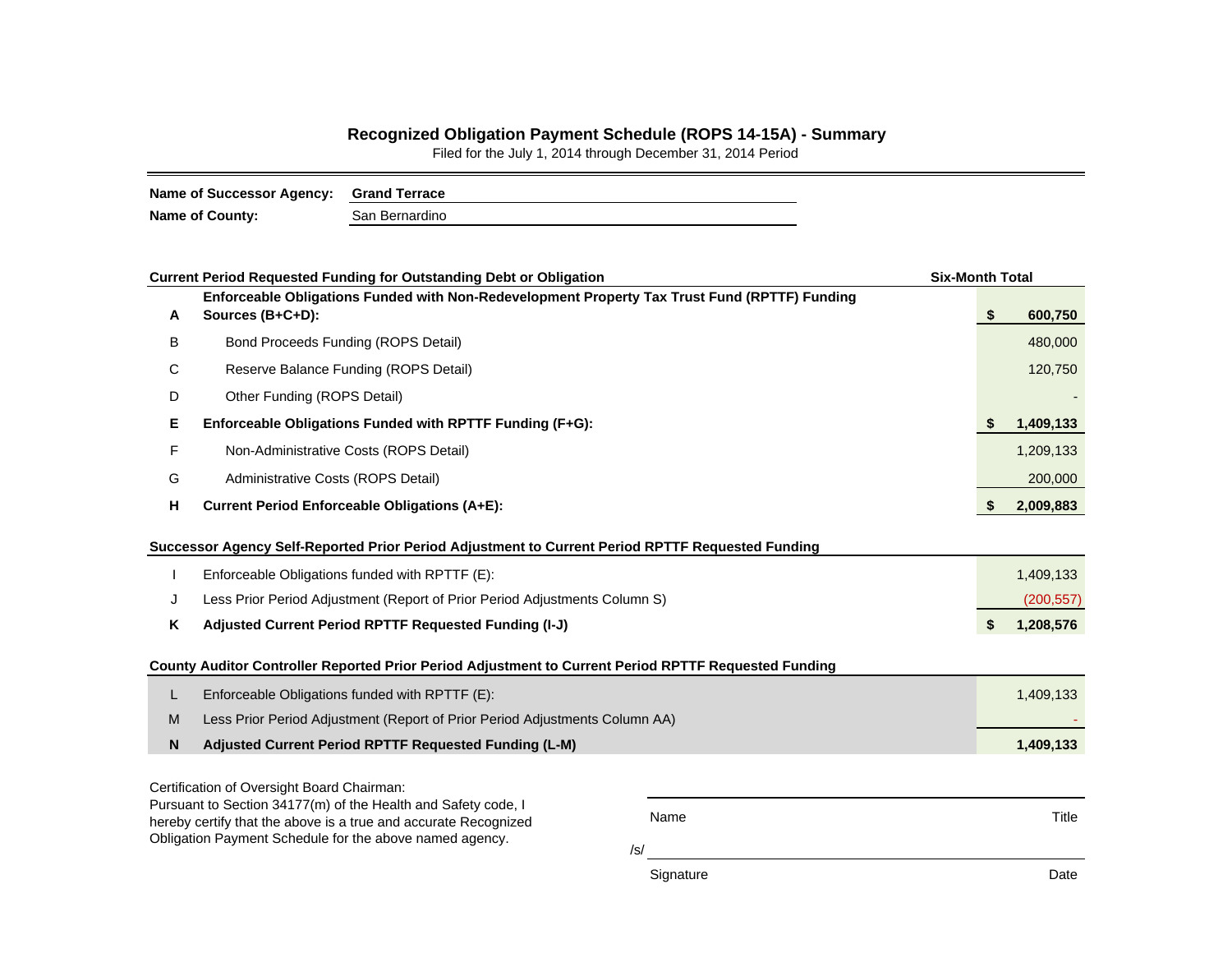|     | Recognized Obligation Payment Schedule (ROPS) 14-15A - ROPS Detail<br>July 1, 2014 through December 31, 2014<br>(Report Amounts in Whole Dollars) |                                                 |                       |                         |                                       |                                                                 |                                              |                                  |                |                                 |                                                          |                       |                        |              |                    |                    |  |
|-----|---------------------------------------------------------------------------------------------------------------------------------------------------|-------------------------------------------------|-----------------------|-------------------------|---------------------------------------|-----------------------------------------------------------------|----------------------------------------------|----------------------------------|----------------|---------------------------------|----------------------------------------------------------|-----------------------|------------------------|--------------|--------------------|--------------------|--|
|     |                                                                                                                                                   |                                                 |                       |                         |                                       |                                                                 |                                              |                                  |                |                                 |                                                          |                       |                        |              |                    |                    |  |
| Α   | в                                                                                                                                                 | C                                               | D                     | Ε.                      | F.                                    | G                                                               | н                                            | $\mathbf{I}$                     | J              | к                               | L.                                                       |                       | N                      | $\mathsf{o}$ | P.                 |                    |  |
|     |                                                                                                                                                   |                                                 |                       |                         |                                       |                                                                 |                                              |                                  |                |                                 |                                                          | <b>Funding Source</b> |                        |              |                    |                    |  |
|     |                                                                                                                                                   |                                                 |                       |                         |                                       |                                                                 |                                              |                                  |                |                                 | Non-Redevelopment Property Tax Trust Fund<br>(Non-RPTTF) |                       | <b>RPTTF</b>           |              |                    |                    |  |
|     |                                                                                                                                                   |                                                 | Contract/Agreement    | Contract/Agreement      |                                       |                                                                 |                                              | <b>Total Outstanding</b>         |                |                                 |                                                          |                       |                        | Admin        |                    |                    |  |
|     | Item # biect Name / Debt Obligat                                                                                                                  | Obligation Type                                 | <b>Execution Date</b> | <b>Termination Date</b> | Payee                                 | Description/Project Scope                                       | Project Area                                 | Debt or Obligation<br>58,524,901 | Retired        | <b>Bond Proceeds</b><br>480,000 | Reserve Balance<br>120,750<br>$\mathcal{L}$              | Other Funds           | Non-Admin<br>1,209,133 | 200,000 \$   | Six-Month Total    | 2,009,883          |  |
|     | 2011 A Tax Allocation<br>2 2011 B Tax Allocation                                                                                                  | <b>Bonds Issued After</b><br>Bonds Issued After | 1/1/2011<br>1/1/2011  | 9/1/2033<br>9/1/2026    | JS Bank<br>US Bank                    | Bond Principle and Interest<br>Bond Principle and Interest      | <b>Grand Terrace</b><br><b>Grand Terrace</b> | 26,353,012<br>8,139,342          | N<br>N         |                                 |                                                          |                       | 699,09<br>448,39       |              | $\mathbb{S}$       | 699,098<br>448,393 |  |
|     | Bond                                                                                                                                              | 12/31/10                                        |                       |                         |                                       | on RDA Bonds                                                    |                                              |                                  |                |                                 |                                                          |                       |                        |              |                    |                    |  |
|     | 3 Trustee Fees<br>4 Zion Loan                                                                                                                     | Fees<br>City/County Loans                       | 1/1/2011<br>/1/2005   | 9/1/2033<br>9/1/2020    | US Bank<br><b>Zion First National</b> | <b>Trustee Fees</b><br>Private Refunding of CRA                 | <b>Grand Terrace</b><br><b>Grand Terrace</b> | 152,000                          | N<br>N         |                                 |                                                          |                       | 6,000                  |              | $\mathbb{S}$       | 6,000              |  |
|     |                                                                                                                                                   | On or Before 6/27/11                            |                       |                         | <b>Bank</b>                           | <b>Debt</b>                                                     |                                              |                                  |                |                                 |                                                          |                       |                        |              |                    |                    |  |
|     | 5 Repayment of Debt<br>Service                                                                                                                    | City/County Loans<br>On or Before 6/27/11       | /28/2012              | 1/28/2021               | <b>SB Valley Muni</b><br>Vater        | Repayment Incorrect debt<br>service distrib by -SBC ATC         | <b>Grand Terrace</b>                         | 1,656,672                        | N              |                                 |                                                          |                       |                        |              | $\sqrt{3}$         |                    |  |
|     | <b>Professional Services</b>                                                                                                                      | rofessional                                     | 2/1/2012              | 6/30/2013               | <b>City News Group</b>                | <b>Advertising/Noticing</b>                                     | <b>Grand Terrace</b>                         |                                  | N              |                                 |                                                          |                       |                        |              |                    |                    |  |
|     | <b>Consulting Services</b>                                                                                                                        | ervices<br><b>Tofessional</b>                   | 7/13/2010             | 1/31/2013               | <b>Chamber of</b>                     | <b>Business Development</b>                                     | <b>Grand Terrace</b>                         |                                  | $\overline{N}$ |                                 |                                                          |                       |                        |              |                    |                    |  |
|     | 8 Professional Services                                                                                                                           | ervices<br>Professional                         | 2/1/2012              | 6/30/2034               | <b>commerce</b><br>Professional       | ervices<br>Property Appraisal Services                          | <b>Grand Terrace</b>                         | 100,000                          | ${\sf N}$      |                                 |                                                          |                       | 10,000                 |              | $\mathfrak s$      | 10,000             |  |
|     | 9 Professional Services                                                                                                                           | services<br>Property                            | 4/12/2011             | 6/30/2015               | Appraisers<br><b>ACE Weed</b>         | Weed abatement for Agency Grand Terrace                         |                                              | 100,000                          | N              |                                 |                                                          |                       | 10,000                 |              | $\sqrt{3}$         | 10,000             |  |
|     | 10 Professional Services                                                                                                                          | Maintenance<br>Professional                     | 2/1/2012              | 6/30/2034               | Abatement<br><b>Urban Futures</b>     | owned property<br>S.E.C. Rule 15c2-12                           | <b>Grand Terrace</b>                         | 66,500                           | N              |                                 |                                                          |                       | 3,500                  |              | $\mathbf{\hat{s}}$ | 3,500              |  |
|     |                                                                                                                                                   | Services                                        |                       |                         |                                       | Compliance Requirement -<br><b>Bonds</b>                        |                                              |                                  |                |                                 |                                                          |                       |                        |              |                    |                    |  |
|     | 11 Professional Services                                                                                                                          | Professional<br>Services                        | 2/1/2012              | 6/30/2034               | Omni/Orrick                           | IRC sec.148(f) Compliance-<br>Arbitrage Rebate Calculation      | <b>Grand Terrace</b>                         | 52,000                           | N              |                                 |                                                          |                       | 3,000                  |              | $\mathbf{s}$       | 3,000              |  |
|     | 12 Agency Owned Property Property                                                                                                                 | Maintenance                                     | 2/1/2012              | 6/30/2034               | /arious contractors                   | Property Maintenance and<br>Insurance - Agency Property         | <b>Grand Terrace</b>                         | 190,000                          | N              |                                 |                                                          |                       | 10,000                 |              | $\sqrt{3}$         | 10,000             |  |
|     | 13 2011A TABS Debt<br>Service Reserve                                                                                                             | <b>Bonds Issued After</b><br>12/31/10           | 1/1/2011              | 9/1/2033                | US Bank                               | DSR - Bond Covenant<br>Requirement                              | <b>Grand Terrace</b>                         | 1,280,903                        | N              |                                 |                                                          |                       |                        |              | $\mathbb{S}$       |                    |  |
|     | 14 2011B TABS Debt                                                                                                                                | <b>Bonds Issued After</b>                       | 1/1/2011              | 9/1/2026                | US Bank                               | DSR - Bond Covenant                                             | <b>Grand Terrace</b>                         | 476,910                          | N              |                                 |                                                          |                       |                        |              | $\mathbb{S}$       |                    |  |
|     | Service Reserve<br>15 Professional Services-<br>RDA wind down                                                                                     | 12/31/10<br><b>Dissolution Audits</b>           | 9/1/2012              | 1/31/2013               | Rogers Anderson<br>Malody             | Requirement<br>Due Diligence<br>Reporting/Review H&S<br>34179.5 | <b>Grand Terrace</b>                         |                                  | N              |                                 |                                                          |                       |                        |              | $\mathbb{S}$       |                    |  |
|     | 16 SA Legal consulting                                                                                                                            | Legal                                           | 10/1/2011             | 6/30/2034               | Jones & Mayer                         | Legal Counsel under H&S<br>34177.3(b)                           | <b>Grand Terrace</b>                         | 570,000                          | N              |                                 |                                                          |                       |                        | 32,000       | $\mathbb{S}$       | 32,000             |  |
|     | 17 2011A TABS Bond                                                                                                                                | <b>Bonds Issued After</b>                       | 3/13/2012             | 3/13/2015               | <b>Webb &amp;Assoc</b>                | <b>Michigan Street</b>                                          | <b>Grand Terrace</b>                         |                                  | N              |                                 |                                                          |                       |                        |              |                    |                    |  |
|     | Projects                                                                                                                                          | 12/31/10                                        |                       |                         |                                       | improvements: design and<br><b>ROW</b> acq.                     |                                              |                                  |                |                                 |                                                          |                       |                        |              |                    |                    |  |
|     | 18 2011A TABS Bond<br>Projects                                                                                                                    | <b>Bonds Issued After</b><br>2/31/10            | 1/1/2011              | 9/1/2033                | Contractors/Staff                     | Southwest project area:<br>nfrastructure study and              | <b>Grand Terrace</b>                         |                                  | $\overline{N}$ |                                 |                                                          |                       |                        |              |                    |                    |  |
|     |                                                                                                                                                   |                                                 |                       |                         |                                       | lesian                                                          |                                              |                                  |                |                                 |                                                          |                       |                        |              |                    |                    |  |
|     | 19 2011A TABS Bond                                                                                                                                | <b>Bonds Issued After</b><br>2/31/10            | /1/2011               | 9/1/2033                | Contractors/Staff                     | Southwest project area:<br><b>nfrastructure construction</b>    | <b>Srand Terrace</b>                         |                                  | N              |                                 |                                                          |                       |                        |              |                    |                    |  |
|     | 20 2011A TABS Bond<br>'roiects                                                                                                                    | <b>Bonds Issued After</b><br>2/31/10            | /1/2011               | 9/1/2033                | Contractors/Staff                     | <b>Barton Road infrastructure</b><br>nprovements                | <b>Grand Terrace</b>                         |                                  | N              |                                 |                                                          |                       |                        |              |                    |                    |  |
|     | 21 2011A TABS Bond                                                                                                                                | <b>Bonds Issued After</b><br>2/31/10            | 1/1/2011              | 9/1/2033                | <b>Contractors/Staff</b>              | <b>Michigan Street</b>                                          | <b>Grand Terrace</b>                         |                                  | N              |                                 |                                                          |                       |                        |              |                    |                    |  |
|     | miects<br>22 2011A TABS Bond                                                                                                                      | <b>Bonds Issued After</b>                       | 1/1/2011              | 9/1/2033                | Contractors/Staff                     | nprovements: construction<br><b>Union Pacific/Barton Road</b>   | <b>Grand Terrace</b>                         |                                  | $\overline{N}$ |                                 |                                                          |                       |                        |              |                    |                    |  |
| -23 | rojects<br>2011A TABS Bond                                                                                                                        | 2/31/10<br><b>Bonds Issued After</b>            | 1/1/2011              | 9/1/2033                | <b>Contractors/Staff</b>              | pridae construction<br>Storm drain & street rehab:              | <b>Grand Terrace</b>                         |                                  | N              |                                 |                                                          |                       |                        |              |                    |                    |  |
|     | <b>Projects</b>                                                                                                                                   | 12/31/10                                        |                       |                         |                                       | Van Buren, Pico, and Main                                       |                                              |                                  |                |                                 |                                                          |                       |                        |              |                    |                    |  |
|     | 24 2011A TABS Bond<br><b>Projects</b>                                                                                                             | <b>Bonds Issued After</b><br>2/31/10            | 1/1/2011              | 9/1/2033                | Contractors/Staff                     | Mt. Vernon slope<br><b>stabilization</b>                        | <b>Srand Terrace</b>                         |                                  | N              |                                 |                                                          |                       |                        |              |                    |                    |  |
|     | 25 2011A TABS Bond<br>Projects                                                                                                                    | <b>Bonds Issued After</b><br>2/31/10            | 1/1/2011              | 9/1/2033                | Contractors/Staff                     | Vista Grande Park<br>construction                               | <b>Grand Terrace</b>                         |                                  | N              |                                 |                                                          |                       |                        |              |                    |                    |  |
|     | 26 2011A TABS Payment<br><b>Reserve</b>                                                                                                           | <b>Bonds Issued After</b><br>12/31/10           | 1/1/2011              | 9/1/2033                | US Bank                               | Reserve as per H&S<br>34171(d)(1)(A) -bond debt<br>service      | <b>Grand Terrace</b>                         |                                  | N              |                                 |                                                          |                       |                        |              |                    |                    |  |
|     | 27 2011B TABS Payment<br><b>Reserve</b>                                                                                                           | <b>Bonds Issued After</b><br>2/31/10            | /1/2011               | 9/1/2033                | <b>US Bank</b>                        | Reserve as per H&S<br>34171(d)(1)(A) -bond debt<br>service      | <b>Srand Terrace</b>                         |                                  | N              |                                 |                                                          |                       |                        |              |                    |                    |  |
|     | 28 SERAF Loan LMIHF-<br><b>RESERVE</b>                                                                                                            | <b>SERAF/ERAF</b>                               | 4/26/2011             | 4/26/2021               | <b>LMIHF</b>                          | Repayment of loan for<br><b>ERAF-Reserve</b>                    | <b>Grand Terrace</b>                         |                                  | N              |                                 |                                                          |                       |                        |              |                    |                    |  |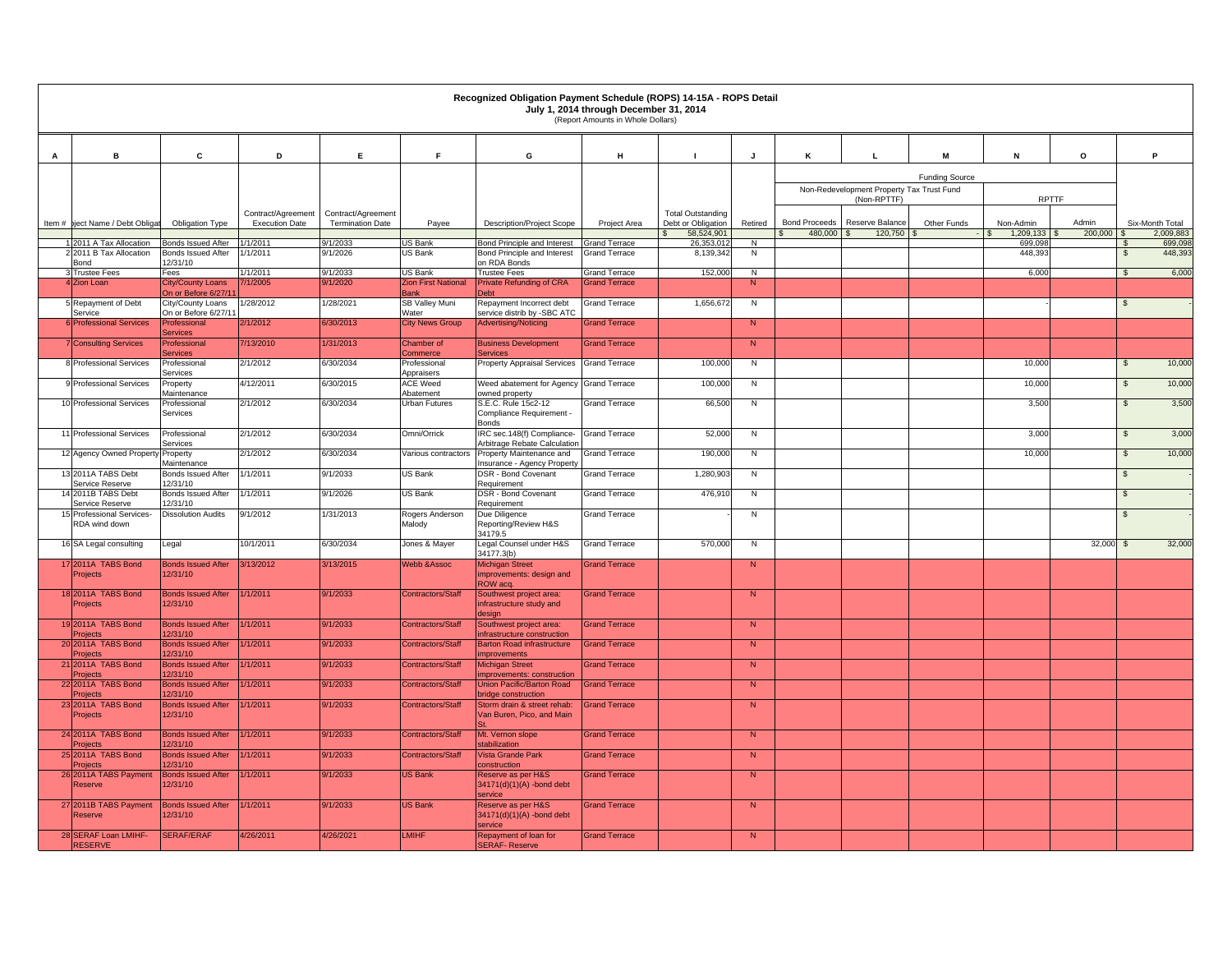|          |                                                           |                                           |                       |                         |                                                              | Recognized Obligation Payment Schedule (ROPS) 14-15A - ROPS Detail                                                             | July 1, 2014 through December 31, 2014<br>(Report Amounts in Whole Dollars) |                          |                |                      |                                           |                       |              |         |                          |
|----------|-----------------------------------------------------------|-------------------------------------------|-----------------------|-------------------------|--------------------------------------------------------------|--------------------------------------------------------------------------------------------------------------------------------|-----------------------------------------------------------------------------|--------------------------|----------------|----------------------|-------------------------------------------|-----------------------|--------------|---------|--------------------------|
|          | в                                                         |                                           |                       |                         | F.                                                           |                                                                                                                                |                                                                             |                          |                |                      | L                                         |                       |              |         | P                        |
| Α        |                                                           | c                                         | D                     | E                       |                                                              | G                                                                                                                              | н                                                                           | $\blacksquare$           | J              | κ                    |                                           | M                     | N            | $\circ$ |                          |
|          |                                                           |                                           |                       |                         |                                                              |                                                                                                                                |                                                                             |                          |                |                      | Non-Redevelopment Property Tax Trust Fund | <b>Funding Source</b> |              |         |                          |
|          |                                                           |                                           | Contract/Agreement    | Contract/Agreement      |                                                              |                                                                                                                                |                                                                             | <b>Total Outstanding</b> |                |                      | (Non-RPTTF)                               |                       | <b>RPTTF</b> |         |                          |
| Item $#$ | iect Name / Debt Obligat                                  | <b>Obligation Type</b>                    | <b>Execution Date</b> | <b>Termination Date</b> | Payee                                                        | <b>Description/Project Scope</b>                                                                                               | Project Area                                                                | Debt or Obligation       | Retired        | <b>Bond Proceeds</b> | Reserve Balance                           | Other Funds           | Non-Admin    | Admin   | Six-Month Total          |
|          | 29 Stater Brothers OPA                                    | <b>Business Incentive</b><br>Agreements   | 2/22/2011             | 2/22/2021               | <b>Stater Brothers</b><br>Markets                            | Payment on participation<br>agreement                                                                                          | <b>Grand Terrace</b>                                                        | 1,044,375                | N              |                      | 120,750                                   |                       |              |         | 120,750<br>$\mathbf{s}$  |
|          | <b>30 Residual Receipts</b>                               | <b>Miscellaneous</b>                      | 2/24/2009             | 2/24/2033               | <b>City of Grand</b><br>Terrace                              | Affordable housing payment<br>greement-FY2012-13                                                                               | <b>Grand Terrace</b>                                                        |                          | $\overline{N}$ |                      |                                           |                       |              |         |                          |
|          | 31 Employee Costs                                         | <b>Admin Costs</b>                        | 2/1/2012              | 6/30/2034               | Personnel Costs                                              | Agency direct employee<br>costs-salaries                                                                                       | <b>Grand Terrace</b>                                                        | 3,130,643                | ${\sf N}$      |                      |                                           |                       |              | 52,864  | 52,864<br>$$\mathbb{S}$$ |
|          | 32 Employee Costs-PERS Admin Costs                        |                                           | 2/1/2012              | 6/30/2034               | Personnel Costs                                              | Agency direct employee<br>costs-PERS                                                                                           | <b>Grand Terrace</b>                                                        | 755,835                  | N              |                      |                                           |                       |              | 12,754  | 12,754<br>$\mathbb{S}$   |
|          | 33 Employee Costs-other<br>benefits                       | <b>Admin Costs</b>                        | 2/1/2012              | 6/30/2034               | Personnel Costs                                              | Agency direct employee<br>costs-other benefits                                                                                 | <b>Grand Terrace</b>                                                        | 883,550                  | N              |                      |                                           |                       |              | 14,214  | 14,214<br>$\mathbb{S}$   |
|          | 34 Employee Costs-<br>insurance, workers'                 | <b>Admin Costs</b>                        | 2/1/2012              | 6/30/2034               | Personnel Costs                                              | Agency direct employee<br>costs-insurance                                                                                      | <b>Grand Terrace</b>                                                        | 354,972                  | N              |                      |                                           |                       |              | 6,668   | 6,668<br>\$              |
|          | compensation                                              |                                           |                       |                         |                                                              | (unemployment, workers'<br>compensation)                                                                                       |                                                                             |                          |                |                      |                                           |                       |              |         |                          |
|          | 35 Consulting Services                                    | <b>Admin Costs</b>                        | 2/1/2012              | 6/30/2015               | <b>RSG</b>                                                   | Reporting and Administrative Grand Terrace<br>Services                                                                         |                                                                             |                          | N              |                      |                                           |                       |              |         |                          |
|          | 36 Consulting Services                                    | <b>Admin Costs</b>                        | 2/1/2012              | 6/30/2015               | RSG                                                          | Property Tax Reporting<br>Services                                                                                             | <b>Grand Terrace</b>                                                        | 25,000                   | N              |                      |                                           |                       |              | 2,500   | 2,500<br>$\mathbf{s}$    |
|          | 37 Office<br>Costs/Supplies/Misc.                         | Admin Costs                               | 2/1/2012              | 6/30/2034               | Various                                                      | Administrative supplies and<br>costs                                                                                           | <b>Grand Terrace</b>                                                        |                          | N              |                      |                                           |                       |              |         | $\mathbb{S}$             |
|          | 38 Annual Audit and<br>Reporting                          | <b>Admin Costs</b>                        | 2/1/2012              | 6/30/2015               | Rogers Anderson<br>Malody                                    | Required annual auditing<br>services                                                                                           | <b>Grand Terrace</b>                                                        |                          | N              |                      |                                           |                       |              | 4,000   | 4,000<br>$\mathbb{S}$    |
|          | 39 Property Disposition<br>Plan                           | Property<br><b>Dispositions</b>           | 8/12/2013             | 8/12/2034               | Kosmont                                                      | Preparation of property<br>disposition plan for housing<br>assets                                                              | <b>Grand Terrace</b>                                                        |                          | N              |                      |                                           |                       |              |         | $\mathbb{S}$             |
|          | 40 2011A TABS Bond<br>Projects                            | <b>Bonds Issued After</b><br>12/31/10     | 3/13/2012             | 3/13/2015               | <b>Webb &amp; Assoc</b>                                      | <b>Michigan Street</b><br>improvements: design and<br>ROW acq. - Phase 2                                                       | <b>Srand Terrace</b>                                                        | 480,000                  | $\overline{N}$ | 480,000              |                                           |                       |              |         | 480,000                  |
|          | 41 2011A TABS Bond<br>Projects                            | <b>Bonds Issued After</b><br>12/31/10     | 3/13/2012             | 3/13/2020               | Contractors/Staff                                            | <b>Grand Terrace Project CIP</b><br>(Items 18 through 25)                                                                      | <b>Grand Terrace</b>                                                        | 12,644,044               | N              |                      |                                           |                       |              |         | $\mathbb{S}$             |
|          | 42 SERAF Loan LMIHF<br>eserve                             | <b>SERAF/ERAF</b>                         | /26/2011              | 4/26/2016               | <b>MIHF</b>                                                  | Repayment of loan for<br><b>SERAF-Reserve</b>                                                                                  | <b>Grand Terrace</b>                                                        |                          | $\overline{N}$ |                      |                                           |                       |              |         |                          |
|          | <b>43 Residual Receipts</b>                               | <b>Miscellaneous</b>                      | 2/24/2009             | 2/24/2033               | <b>City of Grand</b><br>Terrace                              | Affordable housing payment<br>greement - FY2012-13                                                                             | <b>Grand Terrace</b>                                                        |                          | N              |                      |                                           |                       |              |         |                          |
|          | 44 Property Management<br>Implementation Plan             | Property<br>Dispositions                  | 1/1/2014              | 6/30/2034               | Contractor                                                   | Implementation of Property<br>Disposition Plan upon                                                                            | <b>Grand Terrace</b>                                                        | 50,000                   | N              |                      |                                           |                       |              |         | $\mathbb{S}$             |
|          | 45 Demolition of single-                                  | Remediation                               | 1/1/2014              | 6/30/2014               | Contractor                                                   | approval of DOF<br>Demolition of single family                                                                                 | <b>Srand Terrace</b>                                                        |                          | N              |                      |                                           |                       |              |         |                          |
|          | family dwelling                                           |                                           |                       |                         |                                                              | dwelling on 21992 DeBerry<br><b>Street</b>                                                                                     |                                                                             |                          |                |                      |                                           |                       |              |         |                          |
|          | 46 Removal of concrete<br>lab & soil pile                 | Remediation                               | 1/1/2014              | 6/30/2014               | Contractor                                                   | Removal of concrete slab &<br>soil pile at APN 0275-242-10                                                                     | <b>Srand Terrace</b>                                                        |                          | $\overline{N}$ |                      |                                           |                       |              |         |                          |
|          | 47 Taxes on Successor<br>Agency Property                  | Property<br><b>Dispositions</b>           | 1/1/2012              | 6/30/2014               | San Bernardino<br><b>Auditor Controller</b>                  | Property Tax on Successor<br><b>Agency Property</b>                                                                            | <b>Grand Terrace</b>                                                        |                          | N              |                      |                                           |                       |              |         | $\mathfrak{s}$           |
|          | 48 AB1290 pass-through<br>ayments owed to<br><b>SBCCD</b> | City/County Loans<br>On or Before 6/27/11 | 7/1/2013              | 12/31/2014              | San Bernardino<br>Community College<br>District              | Additional AB1290 pass-<br>through amounts owed to<br>San Bernardino Community<br>College District for FY2008-<br>09 & 2009-10 | <b>Grand Terrace</b>                                                        | 19,143                   | N              |                      |                                           |                       | 19,143       |         | 19,143<br>$\mathbb{S}$   |
|          | 49 Housing/Successor<br>Admin Allowance per<br>AB 471     | <b>Admin Costs</b>                        | 7/1/2014              | 6/30/2034               | Housing Authority of<br>Successor Agency<br>of Grand Terrace | Admin Allowance for the<br>successor housing entity for<br>\$150,000 or 1% of the RORF<br>allocation.                          | <b>Grand Terrace</b>                                                        |                          | N              |                      |                                           |                       |              | 75,000  | $\sqrt{s}$<br>75,000     |
|          |                                                           |                                           |                       |                         |                                                              |                                                                                                                                |                                                                             |                          |                |                      |                                           |                       |              |         | $\mathbf{s}$             |
|          |                                                           |                                           |                       |                         |                                                              |                                                                                                                                |                                                                             |                          |                |                      |                                           |                       |              |         | $\mathbf{s}$             |
|          |                                                           |                                           |                       |                         |                                                              |                                                                                                                                |                                                                             |                          |                |                      |                                           |                       |              |         | $\mathbf{s}$<br>- \$     |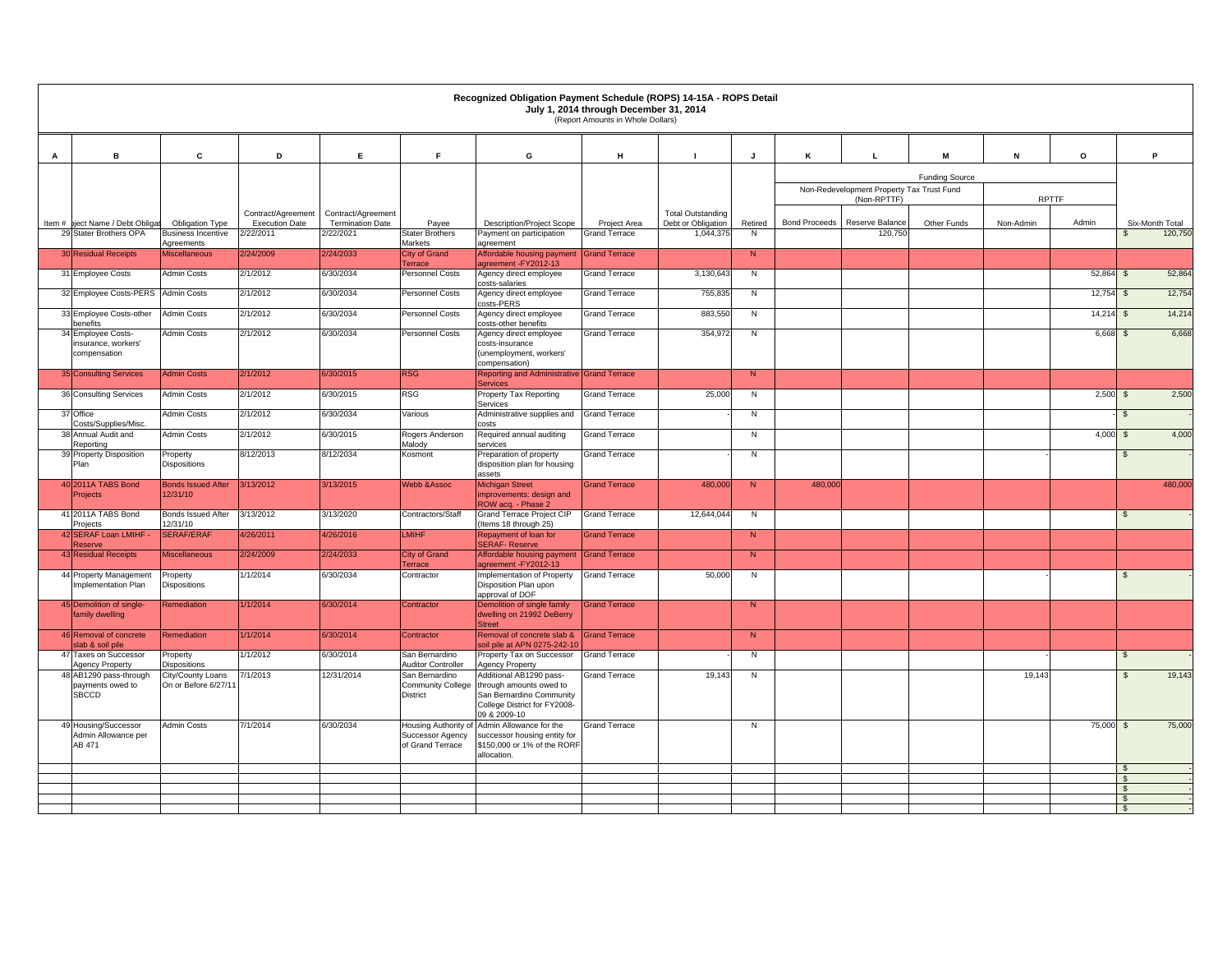#### **Recognized Obligation Payment Schedule (ROPS) 14-15A - Report of Cash Balances**

(Report Amounts in Whole Dollars)

|   | Pursuant to Health and Safety Code section 34177(I), Redevelopment Property Tax Trust Fund (RPTTF) may be listed as a source of payment on the ROPS, but only to the extent no other funding source is available or when payme<br>property tax revenues is required by an enforceable obligation. |                                                 |                                                |                                                            |                                                    |                                                              |                        |                 |
|---|---------------------------------------------------------------------------------------------------------------------------------------------------------------------------------------------------------------------------------------------------------------------------------------------------|-------------------------------------------------|------------------------------------------------|------------------------------------------------------------|----------------------------------------------------|--------------------------------------------------------------|------------------------|-----------------|
| A | в                                                                                                                                                                                                                                                                                                 | C                                               | D                                              | E.                                                         | F.                                                 | G                                                            | H                      |                 |
|   |                                                                                                                                                                                                                                                                                                   |                                                 |                                                | <b>Fund Sources</b>                                        |                                                    |                                                              |                        |                 |
|   |                                                                                                                                                                                                                                                                                                   |                                                 | <b>Bond Proceeds</b>                           | <b>Reserve Balance</b>                                     |                                                    | Other                                                        | <b>RPTTF</b>           |                 |
|   |                                                                                                                                                                                                                                                                                                   |                                                 |                                                |                                                            | Prior ROPS<br><b>RPTTF</b>                         | Rent.<br>Grants,                                             |                        |                 |
|   | <b>Cash Balance Information by ROPS Period</b>                                                                                                                                                                                                                                                    | <b>Bonds Issued</b><br>on or before<br>12/31/10 | <b>Bonds Issued</b><br>on or after<br>01/01/11 | Prior ROPS period<br>balances and DDR<br>balances retained | distributed as<br>reserve for next<br>bond payment | Interest, Designated<br>Funds for Economic<br>Dev. Agreement | Non-Admin and<br>Admin | <b>Comments</b> |
|   | ROPS 13-14A Actuals (07/01/13 - 12/31/13)                                                                                                                                                                                                                                                         |                                                 |                                                |                                                            |                                                    |                                                              |                        |                 |
|   | Beginning Available Cash Balance (Actual 07/01/13)                                                                                                                                                                                                                                                |                                                 |                                                |                                                            |                                                    |                                                              |                        |                 |
|   | Note that for the RPTTF, $1 + 2$ should tie to columns J and O in the<br>Report of Prior Period Adjustments (PPAs)                                                                                                                                                                                |                                                 | 16,746,742                                     | 907,730                                                    |                                                    | 1,044,375                                                    | 16,752                 |                 |
|   | 2 Revenue/Income (Actual 12/31/13)<br>Note that the RPTTF amounts should tie to the ROPS 13-14A distribution<br>from the County Auditor-Controller during June 2013                                                                                                                               |                                                 |                                                |                                                            |                                                    |                                                              | 1,353,531              |                 |
| 3 | Expenditures for ROPS 13-14A Enforceable Obligations (Actual<br>12/31/13)<br>Note that for the RPTTF, $3 + 4$ should tie to columns L and Q in the                                                                                                                                                |                                                 |                                                |                                                            |                                                    |                                                              | 1,299,976              |                 |
|   | Retention of Available Cash Balance (Actual 12/31/13)<br>Note that the RPTTF amount should only include the retention of reserves<br>for debt service approved in ROPS 13-14A                                                                                                                     |                                                 |                                                |                                                            |                                                    |                                                              |                        |                 |
|   | 5 ROPS 13-14A RPTTF Prior Period Adjustment<br>Note that the RPTTF amount should tie to column S in the Report of<br>PPAs.                                                                                                                                                                        |                                                 |                                                | No entry required                                          |                                                    |                                                              | 200,557                |                 |
| 6 | <b>Ending Actual Available Cash Balance</b><br>C to G = $(1 + 2 - 3 - 4)$ , H = $(1 + 2 - 3 - 4 - 5)$                                                                                                                                                                                             | -\$                                             | $$16.746.742$ \ \ \$                           | $907,730$ \$                                               |                                                    | \$<br>$1.044.375$ \ \ \$                                     | (130, 250)             |                 |
|   | ROPS 13-14B Estimate (01/01/14 - 06/30/14)                                                                                                                                                                                                                                                        |                                                 |                                                |                                                            |                                                    |                                                              |                        |                 |
|   | Beginning Available Cash Balance (Actual 01/01/14)<br>$(C, D, E, G = 4 + 6, F = H4 + F4 + F6, and H = 5 + 6)$                                                                                                                                                                                     | \$                                              | \$16,746,742                                   | $907,730$ \$<br>Ŝ.                                         |                                                    | $1,044,375$ \$<br>Ŝ.                                         | 70,307                 |                 |
|   | 8 Revenue/Income (Estimate 06/30/14)<br>Note that the RPTTF amounts should tie to the ROPS 13-14B distribution<br>from the County Auditor-Controller during January 2014                                                                                                                          |                                                 |                                                |                                                            |                                                    |                                                              | 302,342                |                 |
|   | 9 Expenditures for 13-14B Enforceable Obligations (Estimate 06/30/14)                                                                                                                                                                                                                             |                                                 |                                                |                                                            |                                                    |                                                              | 1,102,264              |                 |
|   | 10 Retention of Available Cash Balance (Estimate 06/30/14)<br>Note that the RPTTF amounts may include the retention of reserves for<br>debt service approved in ROPS 13-14B                                                                                                                       |                                                 |                                                |                                                            |                                                    |                                                              |                        |                 |
|   | 11 Ending Estimated Available Cash Balance (7 + 8 - 9 -10)                                                                                                                                                                                                                                        | \$                                              | \$ 16,746,742]                                 | \$<br>$907,730$ \$                                         |                                                    | $1,044,375$ \$<br>\$                                         | (729, 615)             |                 |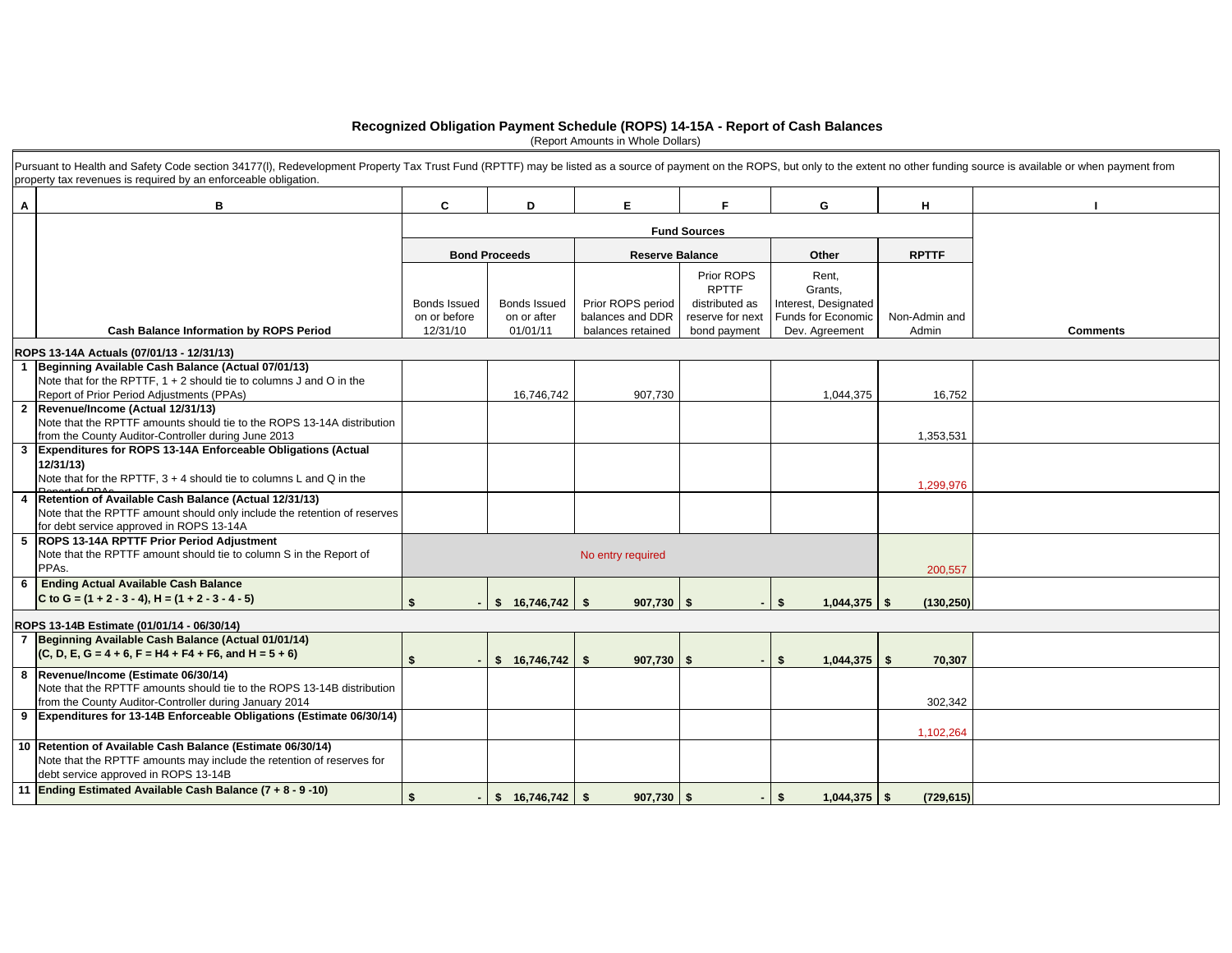|              |                                                                        |                      |                                                                                                                                                                                                                                                                                                                                                                                                                                                                                                                                                                                                                                                                                                                                                                                                                                                                                                                               |                 |                               |             |        |                             |                                                                                            |                                            |                             |                                                                  |                           | (Report Amounts in Whole Dollars)                                                                |                                            | Recognized Obligation Payment Schedule (ROPS) 14-15A - Report of Prior Period Adjustments<br>Reported for the ROPS 13-14A (July 1, 2013 through December 31, 2013) Period Pursuant to Health and Safety Code (HSC) section 34186 (a) |                                                                                              |                    |                                            |               |            |                                            |           |            |                                                                                                     |                     |
|--------------|------------------------------------------------------------------------|----------------------|-------------------------------------------------------------------------------------------------------------------------------------------------------------------------------------------------------------------------------------------------------------------------------------------------------------------------------------------------------------------------------------------------------------------------------------------------------------------------------------------------------------------------------------------------------------------------------------------------------------------------------------------------------------------------------------------------------------------------------------------------------------------------------------------------------------------------------------------------------------------------------------------------------------------------------|-----------------|-------------------------------|-------------|--------|-----------------------------|--------------------------------------------------------------------------------------------|--------------------------------------------|-----------------------------|------------------------------------------------------------------|---------------------------|--------------------------------------------------------------------------------------------------|--------------------------------------------|--------------------------------------------------------------------------------------------------------------------------------------------------------------------------------------------------------------------------------------|----------------------------------------------------------------------------------------------|--------------------|--------------------------------------------|---------------|------------|--------------------------------------------|-----------|------------|-----------------------------------------------------------------------------------------------------|---------------------|
|              |                                                                        |                      | ROPS 13-14A CAC PPA: To be completed by the CAC upon submittal of the ROPS 14-15A by the SA to Finance and<br>ROPS 13-14A Successor Agency (SA) Self-reported Prior Period Adjustments (PPA):Pursuant to HSC Section 34186 (a), SAs are required to report the differences between their actual available funding and their actual expenditu<br>he CAC. Note that CACs will need to enter their own formulas at the line item level pursuant to the manner in which<br>of Redevelopment Property Tax Trust Fund (RPTTF) approved for the ROPS 14-15A (July through December 2014) period will be offset by the SA's self-reported ROPS 13-14A prior eriod adjustment. HSC Section 34186 (a) also spec<br>ey calculate the PPA. Also note that the admin amounts do not need to be listed at the line item level and may be<br>audit by the county auditor-controller (CAC) and the State Controller.<br>ntered as a lump sum. |                 |                               |             |        |                             |                                                                                            |                                            |                             |                                                                  |                           |                                                                                                  |                                            |                                                                                                                                                                                                                                      |                                                                                              |                    |                                            |               |            |                                            |           |            |                                                                                                     |                     |
| $\mathbf{A}$ | $\,$ B                                                                 | $\mathbf{c}$         | $\mathbf{D}$                                                                                                                                                                                                                                                                                                                                                                                                                                                                                                                                                                                                                                                                                                                                                                                                                                                                                                                  |                 |                               | G           |        |                             |                                                                                            |                                            |                             |                                                                  |                           | $\Omega$                                                                                         |                                            | $\circ$                                                                                                                                                                                                                              | $\mathbf{s}$                                                                                 | $\mathbf T$        | $\mathbf{u}$                               | $\mathbf{v}$  |            |                                            |           | z          | $\mathbf{A}\mathbf{A}$                                                                              | $\mathsf{AB}$       |
|              |                                                                        |                      |                                                                                                                                                                                                                                                                                                                                                                                                                                                                                                                                                                                                                                                                                                                                                                                                                                                                                                                               |                 | <b>Non-RPTTF Expenditures</b> |             |        |                             |                                                                                            |                                            |                             |                                                                  | <b>RPTTF Expenditures</b> |                                                                                                  |                                            |                                                                                                                                                                                                                                      |                                                                                              |                    |                                            |               |            | <b>RPTTF Expenditures</b>                  |           |            |                                                                                                     |                     |
|              |                                                                        | <b>Bond Proceeds</b> |                                                                                                                                                                                                                                                                                                                                                                                                                                                                                                                                                                                                                                                                                                                                                                                                                                                                                                                               | Reserve Balance |                               | Other Funds |        |                             |                                                                                            | Non-Admin                                  |                             |                                                                  |                           |                                                                                                  | Admin                                      |                                                                                                                                                                                                                                      | Net SA Non-Admi<br>and Admin PPA<br>(Amount Used to<br>Offset ROPS 14-15/<br>Requested RPTTF |                    |                                            | Non-Admin CAC |            |                                            | Admin CAC |            | Net CAC Non-<br>Admin and Admin<br>PPA<br>(Amount Used to<br>Offset ROPS 14-15A<br>Requested RPTTF) |                     |
|              | Project Name<br>Item # Debt Obligation                                 | Authorized           | Actual                                                                                                                                                                                                                                                                                                                                                                                                                                                                                                                                                                                                                                                                                                                                                                                                                                                                                                                        | Authorized      | Actual                        | Authorized  | Actual | Authorized                  | Available<br>RPTTF<br>(ROPS 13-14A<br>istributed + all other<br>available as of<br>07/1/13 | Net Lesser of<br>Authorized /<br>Available | Actual                      | Difference<br>(If K is less than L<br>the difference is<br>zero) | Authorized                | Available<br><b>RPTTF</b><br>(ROPS 13-14A<br>istributed + all othe<br>available as of<br>07/1/13 | Net Lesser of<br>Authorized /<br>Available | <b>Difference</b><br>(If total actual<br>exceeds total<br>authorized, the<br>total difference i<br>Actual<br>zero)                                                                                                                   | Net Difference<br>$(M+R)$                                                                    | <b>SA Comments</b> | Net Lesser of<br>Authorized /<br>Available | Actual        | Difference | Net Lesser of<br>Authorized /<br>Available | Actual    | Difference | Net Difference                                                                                      | <b>CAC Comments</b> |
|              |                                                                        |                      |                                                                                                                                                                                                                                                                                                                                                                                                                                                                                                                                                                                                                                                                                                                                                                                                                                                                                                                               | 607,491         |                               |             |        | 1,370,283                   | 1,370,283                                                                                  | 1,370,283                                  | 1,169,823                   | 200,460                                                          | 130,250                   |                                                                                                  | 130,250                                    | 130,153                                                                                                                                                                                                                              | 200,55                                                                                       |                    |                                            |               |            |                                            |           |            |                                                                                                     |                     |
|              | 1 2011 A Tax<br>2 2011 B Tax<br>3 Trustee Fees                         |                      |                                                                                                                                                                                                                                                                                                                                                                                                                                                                                                                                                                                                                                                                                                                                                                                                                                                                                                                               |                 |                               |             |        | 698,298<br>436.735<br>8.000 | 698,298<br>436,735<br>8.000                                                                | 698,298<br>436,735<br>8.000                | 698,298<br>436,735<br>4.363 | 363                                                              |                           |                                                                                                  |                                            |                                                                                                                                                                                                                                      | 36                                                                                           |                    |                                            |               |            |                                            |           |            |                                                                                                     |                     |
|              | 4 Zion Loan<br>5 Repayment of                                          |                      |                                                                                                                                                                                                                                                                                                                                                                                                                                                                                                                                                                                                                                                                                                                                                                                                                                                                                                                               |                 |                               |             |        |                             |                                                                                            |                                            |                             |                                                                  |                           |                                                                                                  |                                            |                                                                                                                                                                                                                                      |                                                                                              |                    |                                            |               |            |                                            |           |            |                                                                                                     |                     |
|              | Service<br>Professional                                                |                      |                                                                                                                                                                                                                                                                                                                                                                                                                                                                                                                                                                                                                                                                                                                                                                                                                                                                                                                               |                 |                               |             |        |                             |                                                                                            |                                            |                             |                                                                  |                           |                                                                                                  |                                            |                                                                                                                                                                                                                                      |                                                                                              |                    |                                            |               |            |                                            |           |            |                                                                                                     |                     |
|              | Services                                                               |                      |                                                                                                                                                                                                                                                                                                                                                                                                                                                                                                                                                                                                                                                                                                                                                                                                                                                                                                                               |                 |                               |             |        |                             |                                                                                            |                                            |                             |                                                                  |                           |                                                                                                  |                                            |                                                                                                                                                                                                                                      |                                                                                              |                    |                                            |               |            |                                            |           |            |                                                                                                     |                     |
|              | 7 Consulting Servi<br>3 Professional                                   |                      |                                                                                                                                                                                                                                                                                                                                                                                                                                                                                                                                                                                                                                                                                                                                                                                                                                                                                                                               |                 |                               |             |        | 10,00                       | 10,000                                                                                     | 10,000                                     |                             | 10,000                                                           |                           |                                                                                                  |                                            |                                                                                                                                                                                                                                      | 10,0                                                                                         |                    |                                            |               |            |                                            |           |            |                                                                                                     |                     |
|              | Services<br>Professional                                               |                      |                                                                                                                                                                                                                                                                                                                                                                                                                                                                                                                                                                                                                                                                                                                                                                                                                                                                                                                               |                 |                               |             |        | 10,00                       | 10,000                                                                                     | 10,000                                     | 6,246                       | 3,75                                                             |                           |                                                                                                  |                                            |                                                                                                                                                                                                                                      | 3.7                                                                                          |                    |                                            |               |            |                                            |           |            |                                                                                                     |                     |
|              | Services<br>Professional                                               |                      |                                                                                                                                                                                                                                                                                                                                                                                                                                                                                                                                                                                                                                                                                                                                                                                                                                                                                                                               |                 |                               |             |        | 3,5                         | 3,500                                                                                      | 3,500                                      |                             | 3,5                                                              |                           |                                                                                                  |                                            |                                                                                                                                                                                                                                      |                                                                                              |                    |                                            |               |            |                                            |           |            |                                                                                                     |                     |
|              | Services<br>Professional                                               |                      |                                                                                                                                                                                                                                                                                                                                                                                                                                                                                                                                                                                                                                                                                                                                                                                                                                                                                                                               |                 |                               |             |        | 3,00                        | 3,000                                                                                      | 3,000                                      | 2,500                       |                                                                  |                           |                                                                                                  |                                            |                                                                                                                                                                                                                                      |                                                                                              |                    |                                            |               |            |                                            |           |            |                                                                                                     |                     |
|              | Services                                                               |                      |                                                                                                                                                                                                                                                                                                                                                                                                                                                                                                                                                                                                                                                                                                                                                                                                                                                                                                                               |                 |                               |             |        | 20.00                       | 20,000                                                                                     | 20,000                                     | 535                         | 19,465                                                           |                           |                                                                                                  |                                            |                                                                                                                                                                                                                                      | 19.4                                                                                         |                    |                                            |               |            |                                            |           |            |                                                                                                     |                     |
|              | 12 Agency Owned<br>Property<br>13 2011A TABS Deb<br>Service Reserve    |                      |                                                                                                                                                                                                                                                                                                                                                                                                                                                                                                                                                                                                                                                                                                                                                                                                                                                                                                                               |                 |                               |             |        |                             |                                                                                            |                                            |                             |                                                                  |                           |                                                                                                  |                                            |                                                                                                                                                                                                                                      |                                                                                              |                    |                                            |               |            |                                            |           |            |                                                                                                     |                     |
|              | 2011B TABS Deb                                                         |                      |                                                                                                                                                                                                                                                                                                                                                                                                                                                                                                                                                                                                                                                                                                                                                                                                                                                                                                                               |                 |                               |             |        |                             |                                                                                            |                                            |                             |                                                                  |                           |                                                                                                  |                                            |                                                                                                                                                                                                                                      |                                                                                              |                    |                                            |               |            |                                            |           |            |                                                                                                     |                     |
|              | Service Reserve<br>rofessional                                         |                      |                                                                                                                                                                                                                                                                                                                                                                                                                                                                                                                                                                                                                                                                                                                                                                                                                                                                                                                               |                 |                               |             |        |                             |                                                                                            |                                            |                             |                                                                  |                           |                                                                                                  |                                            |                                                                                                                                                                                                                                      |                                                                                              |                    |                                            |               |            |                                            |           |            |                                                                                                     |                     |
|              | Services-RDA wind                                                      |                      |                                                                                                                                                                                                                                                                                                                                                                                                                                                                                                                                                                                                                                                                                                                                                                                                                                                                                                                               |                 |                               |             |        | 30.00                       | 30,000 \$                                                                                  | 30,000                                     | 16,403                      | 13,597                                                           |                           |                                                                                                  |                                            |                                                                                                                                                                                                                                      | 13.5                                                                                         |                    |                                            |               |            |                                            |           |            |                                                                                                     |                     |
|              | SA Legal consult<br>2011A TABS Bo                                      |                      |                                                                                                                                                                                                                                                                                                                                                                                                                                                                                                                                                                                                                                                                                                                                                                                                                                                                                                                               |                 |                               |             |        |                             |                                                                                            |                                            |                             |                                                                  |                           |                                                                                                  |                                            |                                                                                                                                                                                                                                      |                                                                                              |                    |                                            |               |            |                                            |           |            |                                                                                                     |                     |
|              | Projects<br>3 2011A TABS Bon                                           |                      |                                                                                                                                                                                                                                                                                                                                                                                                                                                                                                                                                                                                                                                                                                                                                                                                                                                                                                                               |                 |                               |             |        |                             |                                                                                            |                                            |                             |                                                                  |                           |                                                                                                  |                                            |                                                                                                                                                                                                                                      |                                                                                              |                    |                                            |               |            |                                            |           |            |                                                                                                     |                     |
|              | Projects<br>19 2011A TABS Bon                                          |                      |                                                                                                                                                                                                                                                                                                                                                                                                                                                                                                                                                                                                                                                                                                                                                                                                                                                                                                                               |                 |                               |             |        |                             |                                                                                            |                                            |                             |                                                                  |                           |                                                                                                  |                                            |                                                                                                                                                                                                                                      |                                                                                              |                    |                                            |               |            |                                            |           |            |                                                                                                     |                     |
|              | Projects<br>20 2011A TABS Bo                                           |                      |                                                                                                                                                                                                                                                                                                                                                                                                                                                                                                                                                                                                                                                                                                                                                                                                                                                                                                                               |                 |                               |             |        |                             |                                                                                            |                                            |                             |                                                                  |                           |                                                                                                  |                                            |                                                                                                                                                                                                                                      |                                                                                              |                    |                                            |               |            |                                            |           |            |                                                                                                     |                     |
|              | Projects<br>1 2011A TABS Bo                                            |                      |                                                                                                                                                                                                                                                                                                                                                                                                                                                                                                                                                                                                                                                                                                                                                                                                                                                                                                                               |                 |                               |             |        |                             |                                                                                            |                                            |                             |                                                                  |                           |                                                                                                  |                                            |                                                                                                                                                                                                                                      |                                                                                              |                    |                                            |               |            |                                            |           |            |                                                                                                     |                     |
|              | Projects<br>22 2011A TABS Bo                                           |                      |                                                                                                                                                                                                                                                                                                                                                                                                                                                                                                                                                                                                                                                                                                                                                                                                                                                                                                                               |                 |                               |             |        |                             |                                                                                            |                                            |                             |                                                                  |                           |                                                                                                  |                                            |                                                                                                                                                                                                                                      |                                                                                              |                    |                                            |               |            |                                            |           |            |                                                                                                     |                     |
|              | Projects<br>23 2011A TABS Bor                                          |                      |                                                                                                                                                                                                                                                                                                                                                                                                                                                                                                                                                                                                                                                                                                                                                                                                                                                                                                                               |                 |                               |             |        |                             |                                                                                            |                                            |                             |                                                                  |                           |                                                                                                  |                                            |                                                                                                                                                                                                                                      |                                                                                              |                    |                                            |               |            |                                            |           |            |                                                                                                     |                     |
|              | Projects<br>24 2011A TABS Bo                                           |                      |                                                                                                                                                                                                                                                                                                                                                                                                                                                                                                                                                                                                                                                                                                                                                                                                                                                                                                                               |                 |                               |             |        |                             |                                                                                            |                                            |                             |                                                                  |                           |                                                                                                  |                                            |                                                                                                                                                                                                                                      |                                                                                              |                    |                                            |               |            |                                            |           |            |                                                                                                     |                     |
|              | Projects<br>25 2011A TABS Bo                                           |                      |                                                                                                                                                                                                                                                                                                                                                                                                                                                                                                                                                                                                                                                                                                                                                                                                                                                                                                                               |                 |                               |             |        |                             |                                                                                            |                                            |                             |                                                                  |                           |                                                                                                  |                                            |                                                                                                                                                                                                                                      |                                                                                              |                    |                                            |               |            |                                            |           |            |                                                                                                     |                     |
|              | Projects<br>26 2011A TABS<br>Payment Reserve<br>27 2011B TABS          |                      |                                                                                                                                                                                                                                                                                                                                                                                                                                                                                                                                                                                                                                                                                                                                                                                                                                                                                                                               | 414,098         |                               |             |        |                             |                                                                                            |                                            |                             |                                                                  |                           |                                                                                                  |                                            |                                                                                                                                                                                                                                      |                                                                                              |                    |                                            |               |            |                                            |           |            |                                                                                                     |                     |
|              |                                                                        |                      |                                                                                                                                                                                                                                                                                                                                                                                                                                                                                                                                                                                                                                                                                                                                                                                                                                                                                                                               | 193,393         |                               |             |        |                             |                                                                                            |                                            |                             |                                                                  |                           |                                                                                                  |                                            |                                                                                                                                                                                                                                      |                                                                                              |                    |                                            |               |            |                                            |           |            |                                                                                                     |                     |
|              | Payment Reserve<br>8 SERAF Loan<br>LMIHF- RESERVE                      |                      |                                                                                                                                                                                                                                                                                                                                                                                                                                                                                                                                                                                                                                                                                                                                                                                                                                                                                                                               |                 |                               |             |        |                             |                                                                                            |                                            |                             |                                                                  |                           |                                                                                                  |                                            |                                                                                                                                                                                                                                      |                                                                                              |                    |                                            |               |            |                                            |           |            |                                                                                                     |                     |
|              |                                                                        |                      |                                                                                                                                                                                                                                                                                                                                                                                                                                                                                                                                                                                                                                                                                                                                                                                                                                                                                                                               |                 |                               |             |        | 120,75                      | 120,750                                                                                    | 120,750                                    |                             | 120.75                                                           |                           |                                                                                                  |                                            |                                                                                                                                                                                                                                      | 120,7                                                                                        |                    |                                            |               |            |                                            |           |            |                                                                                                     |                     |
|              | 29 Stater Brothers<br>OPA                                              |                      |                                                                                                                                                                                                                                                                                                                                                                                                                                                                                                                                                                                                                                                                                                                                                                                                                                                                                                                               |                 |                               |             |        |                             |                                                                                            |                                            |                             |                                                                  |                           |                                                                                                  |                                            |                                                                                                                                                                                                                                      |                                                                                              |                    |                                            |               |            |                                            |           |            |                                                                                                     |                     |
|              | 30 Residual Receipts<br>31 Employee Costs<br>32 Employee Costs<br>PERS |                      |                                                                                                                                                                                                                                                                                                                                                                                                                                                                                                                                                                                                                                                                                                                                                                                                                                                                                                                               |                 |                               |             |        |                             |                                                                                            |                                            |                             |                                                                  |                           |                                                                                                  |                                            | 83,769<br>21,821                                                                                                                                                                                                                     |                                                                                              |                    |                                            |               |            |                                            |           |            |                                                                                                     |                     |
|              |                                                                        |                      |                                                                                                                                                                                                                                                                                                                                                                                                                                                                                                                                                                                                                                                                                                                                                                                                                                                                                                                               |                 |                               |             |        |                             |                                                                                            |                                            |                             |                                                                  |                           |                                                                                                  |                                            | 19,513                                                                                                                                                                                                                               |                                                                                              |                    |                                            |               |            |                                            |           |            |                                                                                                     |                     |
|              | 33 Employee Costs-<br>other benefits<br>34 Employee Costs-             |                      |                                                                                                                                                                                                                                                                                                                                                                                                                                                                                                                                                                                                                                                                                                                                                                                                                                                                                                                               |                 |                               |             |        |                             |                                                                                            |                                            |                             |                                                                  |                           |                                                                                                  |                                            | 3,800                                                                                                                                                                                                                                |                                                                                              |                    |                                            |               |            |                                            |           |            |                                                                                                     |                     |
|              | insurance, workers'<br>compensation                                    |                      |                                                                                                                                                                                                                                                                                                                                                                                                                                                                                                                                                                                                                                                                                                                                                                                                                                                                                                                               |                 |                               |             |        |                             |                                                                                            |                                            |                             |                                                                  |                           |                                                                                                  |                                            |                                                                                                                                                                                                                                      |                                                                                              |                    |                                            |               |            |                                            |           |            |                                                                                                     |                     |
|              | 35 Consulting Servic                                                   |                      |                                                                                                                                                                                                                                                                                                                                                                                                                                                                                                                                                                                                                                                                                                                                                                                                                                                                                                                               |                 |                               |             |        |                             |                                                                                            |                                            |                             |                                                                  |                           |                                                                                                  |                                            | 1.250                                                                                                                                                                                                                                |                                                                                              |                    |                                            |               |            |                                            |           |            |                                                                                                     |                     |
|              | 36 Consulting Service<br>Costs/Supplies/M                              |                      |                                                                                                                                                                                                                                                                                                                                                                                                                                                                                                                                                                                                                                                                                                                                                                                                                                                                                                                               |                 |                               |             |        |                             |                                                                                            |                                            |                             |                                                                  |                           |                                                                                                  |                                            |                                                                                                                                                                                                                                      |                                                                                              |                    |                                            |               |            |                                            |           |            |                                                                                                     |                     |
|              | 38 Annual Audit and                                                    |                      |                                                                                                                                                                                                                                                                                                                                                                                                                                                                                                                                                                                                                                                                                                                                                                                                                                                                                                                               |                 |                               |             |        |                             |                                                                                            |                                            |                             |                                                                  |                           |                                                                                                  |                                            |                                                                                                                                                                                                                                      |                                                                                              |                    |                                            |               |            |                                            |           |            |                                                                                                     |                     |
|              | Reporting<br>39 Property Disposit                                      |                      |                                                                                                                                                                                                                                                                                                                                                                                                                                                                                                                                                                                                                                                                                                                                                                                                                                                                                                                               |                 |                               |             |        | 30,000                      | 30,000 \$                                                                                  | 30,000                                     | $4,743$ \$                  | 25,257                                                           |                           |                                                                                                  |                                            |                                                                                                                                                                                                                                      | 25,25                                                                                        |                    |                                            |               |            |                                            |           |            |                                                                                                     |                     |
|              | Plan<br>40 2011A TABS Bon                                              |                      |                                                                                                                                                                                                                                                                                                                                                                                                                                                                                                                                                                                                                                                                                                                                                                                                                                                                                                                               |                 |                               |             |        |                             |                                                                                            |                                            |                             |                                                                  |                           |                                                                                                  |                                            |                                                                                                                                                                                                                                      |                                                                                              |                    |                                            |               |            |                                            |           |            |                                                                                                     |                     |
|              | Projects<br>2011A TABS Bon                                             |                      |                                                                                                                                                                                                                                                                                                                                                                                                                                                                                                                                                                                                                                                                                                                                                                                                                                                                                                                               |                 |                               |             |        |                             |                                                                                            |                                            |                             |                                                                  |                           |                                                                                                  |                                            |                                                                                                                                                                                                                                      |                                                                                              |                    |                                            |               |            |                                            |           |            |                                                                                                     |                     |
|              | Projects<br>8 SERAF Loan                                               |                      |                                                                                                                                                                                                                                                                                                                                                                                                                                                                                                                                                                                                                                                                                                                                                                                                                                                                                                                               |                 |                               |             |        |                             |                                                                                            |                                            |                             |                                                                  |                           |                                                                                                  |                                            |                                                                                                                                                                                                                                      |                                                                                              |                    |                                            |               |            |                                            |           |            |                                                                                                     |                     |
|              | LMIHF - Reserve<br>43 Residual Receipts                                |                      |                                                                                                                                                                                                                                                                                                                                                                                                                                                                                                                                                                                                                                                                                                                                                                                                                                                                                                                               |                 |                               |             |        |                             |                                                                                            |                                            |                             |                                                                  |                           |                                                                                                  |                                            |                                                                                                                                                                                                                                      |                                                                                              |                    |                                            |               |            |                                            |           |            |                                                                                                     |                     |
|              |                                                                        |                      |                                                                                                                                                                                                                                                                                                                                                                                                                                                                                                                                                                                                                                                                                                                                                                                                                                                                                                                               |                 |                               |             |        |                             |                                                                                            |                                            |                             |                                                                  |                           |                                                                                                  |                                            |                                                                                                                                                                                                                                      |                                                                                              |                    |                                            |               |            |                                            |           |            |                                                                                                     |                     |